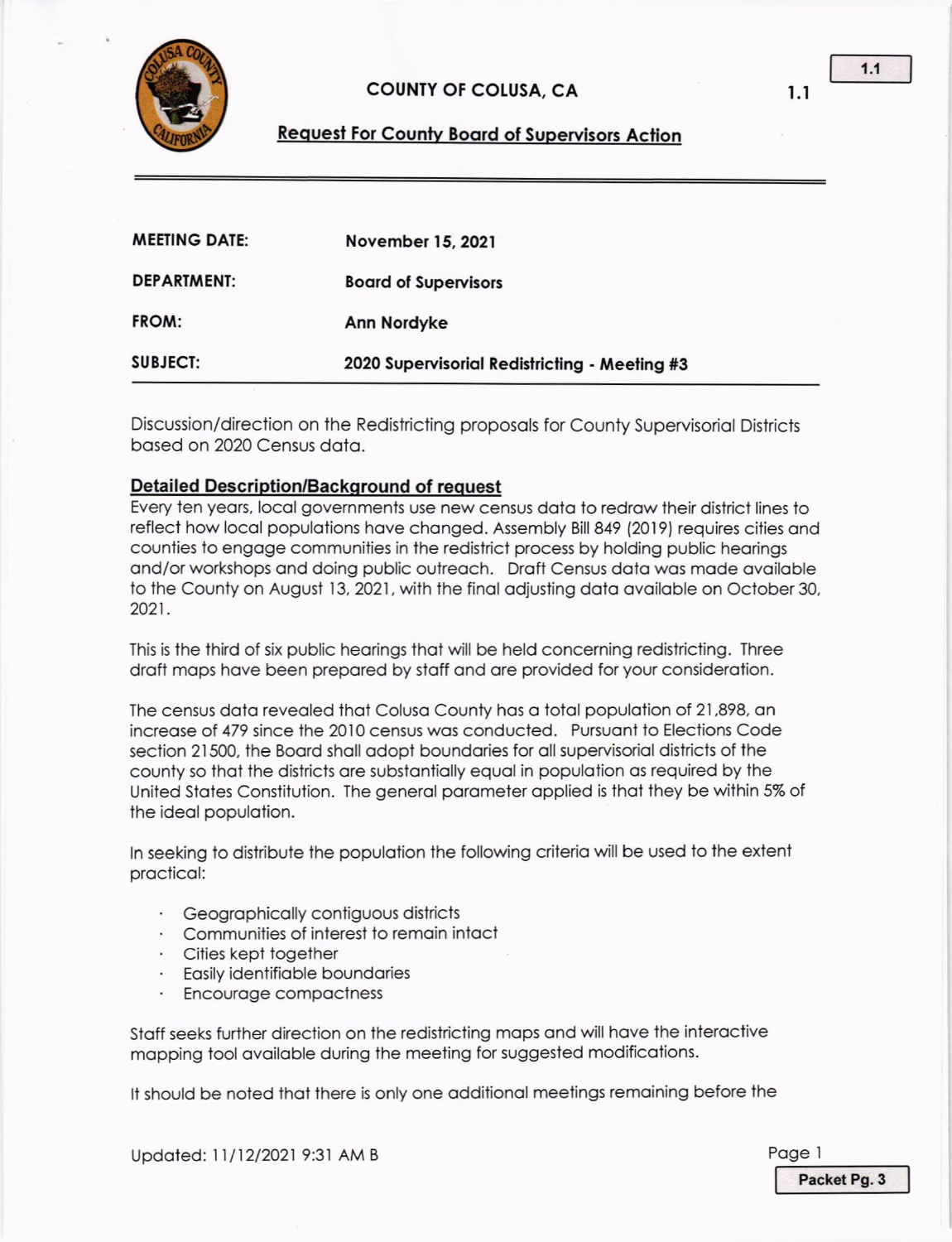boundories must be decided ond the metes ond bounds descriptions developed for the final map. The Ordinance setting the district boundaries will then be considered by the Boord on December 7 ond 14.

#### Prior Board Action

Redistricting Presentation on May 11,2021 Held First Public Hearing on November 2, 2021 Held Second Public Hearing on November 9, 202'l

#### **Fiscal Impact/Funding Source**

None. Action for the Clerk

Dependent upon board direction

#### ATIACHMENIS:

- 11-09-2021 Proof Publication Public Hearing Notice Redistricting Hearing Schedule (PDF)
- . Proposal A Map Layout (map2021021107995) 2 Optimized (PDF)
- Proposal B Map Layout (map2021031182199) 2 Optimized (PDF)
- Proposal C Map Layout (map2021041144900) 2 Optimized (PDF)
- 2010 Final Map (PDF)

Updated: 11/12/2021 9:31 AM B Page 2